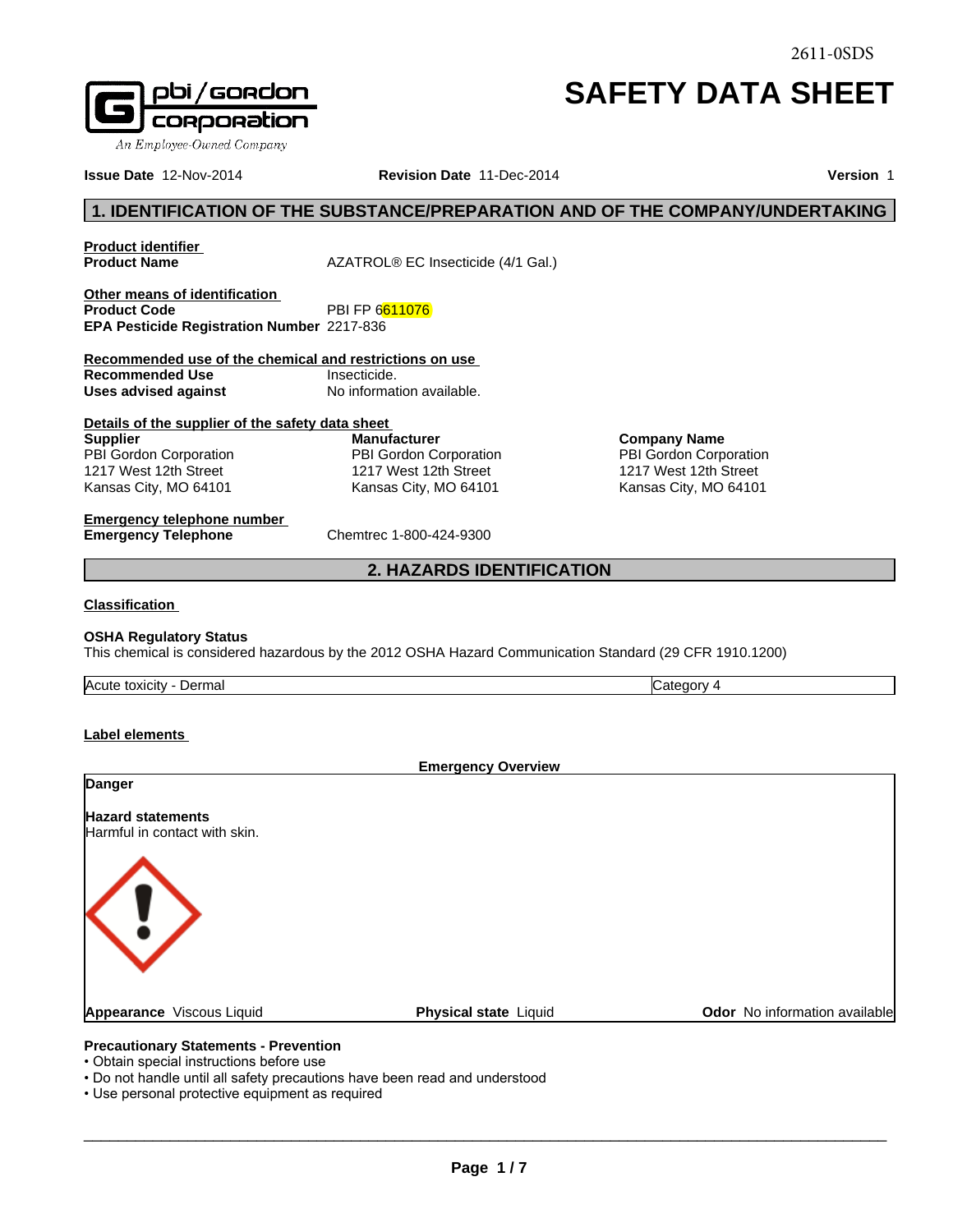# **Precautionary Statements - Response**

- IF exposed or concerned: Get medical advice/attention
- IF ON SKIN: Wash with plenty of soap and water
- Call a POISON CENTER or doctor/physician if you feel unwell
- Wash contaminated clothing before reuse

# **Precautionary Statements - Storage**

• Store locked up

# **Precautionary Statements - Disposal**

• Dispose of contents/container to an approved waste disposal plant

# **Hazards not otherwise classified (HNOC)**

Have the product label with you when calling a poison control center or doctor or going in for treatment. You may also contact 1-877-800-5556 for emergency medical treatment advice.

# **Other Information**

# **3. COMPOSITION/INFORMATION ON INGREDIENTS**

| <b>\zadirachtin</b><br>$\cdot$ | ™hom<br>Name<br>nical<br>. | <b>Nc</b><br>$\overline{\phantom{a}}$ | п.<br>.<br>והוח<br>" |  |
|--------------------------------|----------------------------|---------------------------------------|----------------------|--|
|                                |                            |                                       |                      |  |

\* The exact percentage (concentration) of composition has been withheld as a trade secret

# **4. FIRST AID MEASURES**

**First aid measures**

| <b>General advice</b>                                                      | If symptoms persist, call a physician.                                                                                                                                                                                  |  |
|----------------------------------------------------------------------------|-------------------------------------------------------------------------------------------------------------------------------------------------------------------------------------------------------------------------|--|
| Eye contact                                                                | Immediately flush with plenty of water. After initial flushing, remove any contact lenses and<br>continue flushing for at least 15 minutes. Keep eye wide open while rinsing. If symptoms<br>persist, call a physician. |  |
| <b>Skin Contact</b>                                                        | Immediate medical attention is not required. Wash off immediately with soap and plenty of<br>water while removing all contaminated clothes and shoes. If skin irritation persists, call a<br>physician.                 |  |
| <b>Inhalation</b>                                                          | Move to fresh air in case of accidental inhalation of vapors or decomposition products. If<br>symptoms persist, call a physician. Call a poison control center or doctor for treatment<br>advice.                       |  |
| Ingestion                                                                  | Clean mouth with water and drink afterwards plenty of water. Never give anything by mouth<br>to an unconscious person. Call a physician. Do NOT induce vomiting.                                                        |  |
| Self-protection of the first aider                                         | Use personal protective equipment as required.                                                                                                                                                                          |  |
| Most important symptoms and effects, both acute and delayed                |                                                                                                                                                                                                                         |  |
| <b>Symptoms</b>                                                            | No information available.                                                                                                                                                                                               |  |
| Indication of any immediate medical attention and special treatment needed |                                                                                                                                                                                                                         |  |
| Note to physicians                                                         | Treat symptomatically.                                                                                                                                                                                                  |  |
|                                                                            |                                                                                                                                                                                                                         |  |

# **5. FIRE-FIGHTING MEASURES**

# **Suitable extinguishing media**

Use extinguishing measures that are appropriate to local circumstances and the surrounding environment.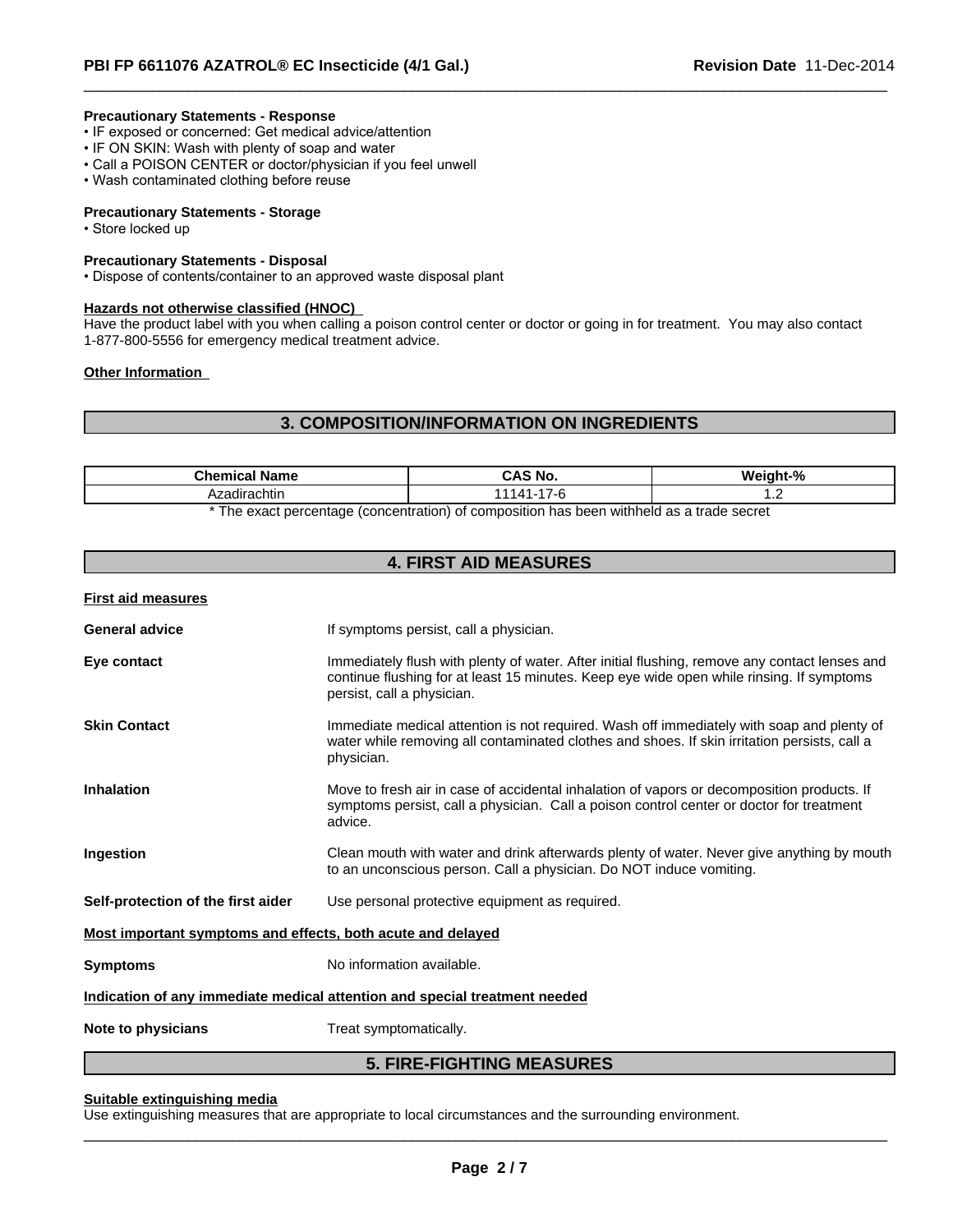# **Specific hazards arising from the chemical**

No information available.

# **Explosion data**

**Sensitivity to Mechanical Impact** None. **Sensitivity to Static Discharge** None.

# **Protective equipment and precautions for firefighters**

**Personal precautions, protective equipment and emergency procedures** 

As in any fire, wear self-contained breathing apparatus pressure-demand, MSHA/NIOSH (approved or equivalent) and full protective gear.

# **6. ACCIDENTAL RELEASE MEASURES**

| <b>Personal precautions</b>                          | Evacuate personnel to safe areas. Keep people away from and upwind of spill/leak. Use<br>personal protective equipment as required.                                                                                                                                                                                                                       |
|------------------------------------------------------|-----------------------------------------------------------------------------------------------------------------------------------------------------------------------------------------------------------------------------------------------------------------------------------------------------------------------------------------------------------|
| <b>Environmental precautions</b>                     |                                                                                                                                                                                                                                                                                                                                                           |
| <b>Environmental precautions</b>                     | Prevent further leakage or spillage if safe to do so. Prevent product from entering drains.<br>See Section 12 for additional ecological information.                                                                                                                                                                                                      |
| Methods and material for containment and cleaning up |                                                                                                                                                                                                                                                                                                                                                           |
| <b>Methods for containment</b>                       | Prevent further leakage or spillage if safe to do so.                                                                                                                                                                                                                                                                                                     |
| Methods for cleaning up                              | Use personal protective equipment as required. Dam up. Cover liquid spill with sand, earth<br>or other non-combustible absorbent material. Take up mechanically, placing in appropriate<br>containers for disposal. Clean contaminated surface thoroughly. Soak up with inert<br>absorbent material. Pick up and transfer to properly labeled containers. |

# **7. HANDLING AND STORAGE**

| <b>Precautions for safe handling</b>                                  |                                                                                                                                                               |  |
|-----------------------------------------------------------------------|---------------------------------------------------------------------------------------------------------------------------------------------------------------|--|
| Advice on safe handling                                               | Use with local exhaust ventilation. Use personal protective equipment as required. Do not<br>breathe dust/fume/gas/mist/vapors/spray.                         |  |
| Conditions for safe storage, including any incompatibilities          |                                                                                                                                                               |  |
| <b>Storage Conditions</b>                                             | Keep containers tightly closed in a cool, well-ventilated place. Keep in properly labeled<br>containers.                                                      |  |
| Incompatible materials                                                | Acids. Alkali. Oxidizing agents.                                                                                                                              |  |
|                                                                       | <b>8. EXPOSURE CONTROLS/PERSONAL PROTECTION</b>                                                                                                               |  |
| <b>Control parameters</b>                                             |                                                                                                                                                               |  |
| <b>Exposure Guidelines</b>                                            | This product, as supplied, does not contain any hazardous materials with occupational<br>exposure limits established by the region specific regulatory bodies |  |
| <b>Appropriate engineering controls</b>                               |                                                                                                                                                               |  |
| <b>Engineering Controls</b>                                           | Local and General Ventilation.                                                                                                                                |  |
| Individual protection measures, such as personal protective equipment |                                                                                                                                                               |  |
| <b>Eye/face protection</b>                                            | Tight sealing safety goggles. Face protection shield.                                                                                                         |  |
| <b>Skin and body protection</b>                                       | Wear protective gloves and protective clothing.                                                                                                               |  |
|                                                                       |                                                                                                                                                               |  |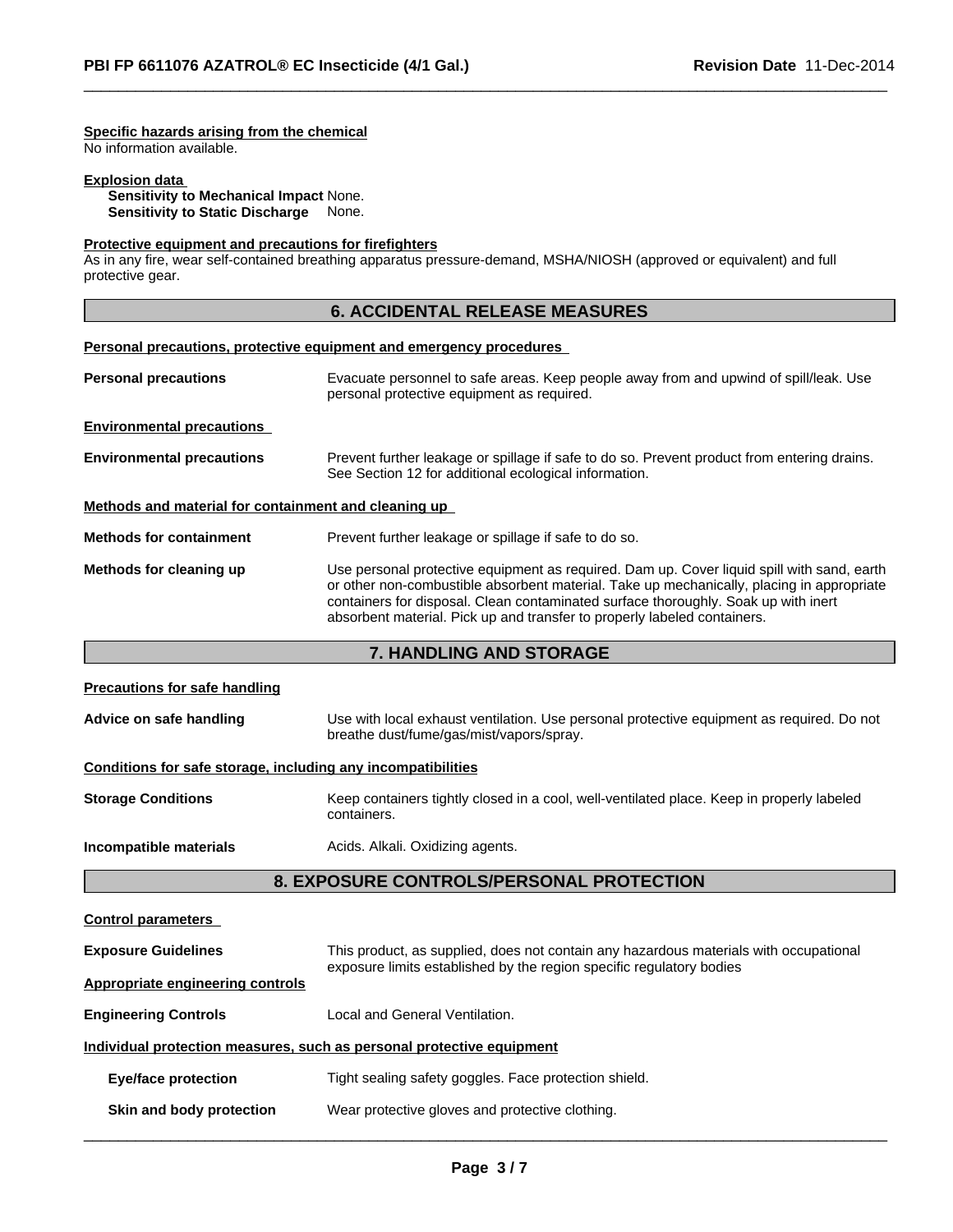| <b>Respiratory protection</b>         | If exposure limits are exceeded or irritation is experienced, NIOSH/MSHA approved<br>respiratory protection should be worn. Positive-pressure supplied air respirators may be<br>required for high airborne contaminant concentrations. Respiratory protection must be<br>provided in accordance with current local regulations. |
|---------------------------------------|----------------------------------------------------------------------------------------------------------------------------------------------------------------------------------------------------------------------------------------------------------------------------------------------------------------------------------|
| <b>General Hygiene Considerations</b> | When using do not eat, drink or smoke. Regular cleaning of equipment, work area and<br>clothing is recommended.                                                                                                                                                                                                                  |

# **9. PHYSICAL AND CHEMICAL PROPERTIES**

# **Information on basic physical and chemical properties**

**Physical state**<br> **Appearance** Manual State Viscous Liquid<br>
Uiscous Liquid

| <b>Property</b>                  | Values                   | <b>Remarks</b> |
|----------------------------------|--------------------------|----------------|
| рH                               | Not Available            |                |
| Melting point/freezing point     | $>320$ °F                |                |
| Boiling point / boiling range    | No information available |                |
| <b>Flash point</b>               | > 171 °C / > 340 °F      |                |
| <b>Evaporation rate</b>          | No information available |                |
| Flammability (solid, gas)        | No information available |                |
| <b>Flammability Limit in Air</b> |                          |                |
| Upper flammability limit:        | No information available |                |
| Lower flammability limit:        | No information available |                |
| Vapor pressure                   | No information available |                |
| Vapor density                    | No information available |                |
| <b>Specific Gravity</b>          | 0.98                     |                |
| <b>Water solubility</b>          | Emulsifier               |                |
| Solubility in other solvents     | No information available |                |
| <b>Partition coefficient</b>     | No information available |                |
| <b>Autoignition temperature</b>  | No information available |                |
| <b>Decomposition temperature</b> | No information available |                |
| <b>Oxidizing properties</b>      | No information available |                |
|                                  |                          |                |

# **Other Information**

**Density** 8.17 pounds/gallon

**10. STABILITY AND REACTIVITY**

**Reactivity**  No data available

### **Chemical stability** Stable under normal conditions.

# **Possibility of Hazardous Reactions** None under normal processing.

**Hazardous polymerization** Will not occur.

# **Conditions to avoid**

Extremes of temperature and direct sunlight.

# **Incompatible materials**

Acids. Alkali. Oxidizing agents.

**Appearance Viscous Liquid Odor Odor** No information available **Color No information available Color Color No** information available **No information available** 

**Property Values Remarks•Method**

**Page 4 / 7**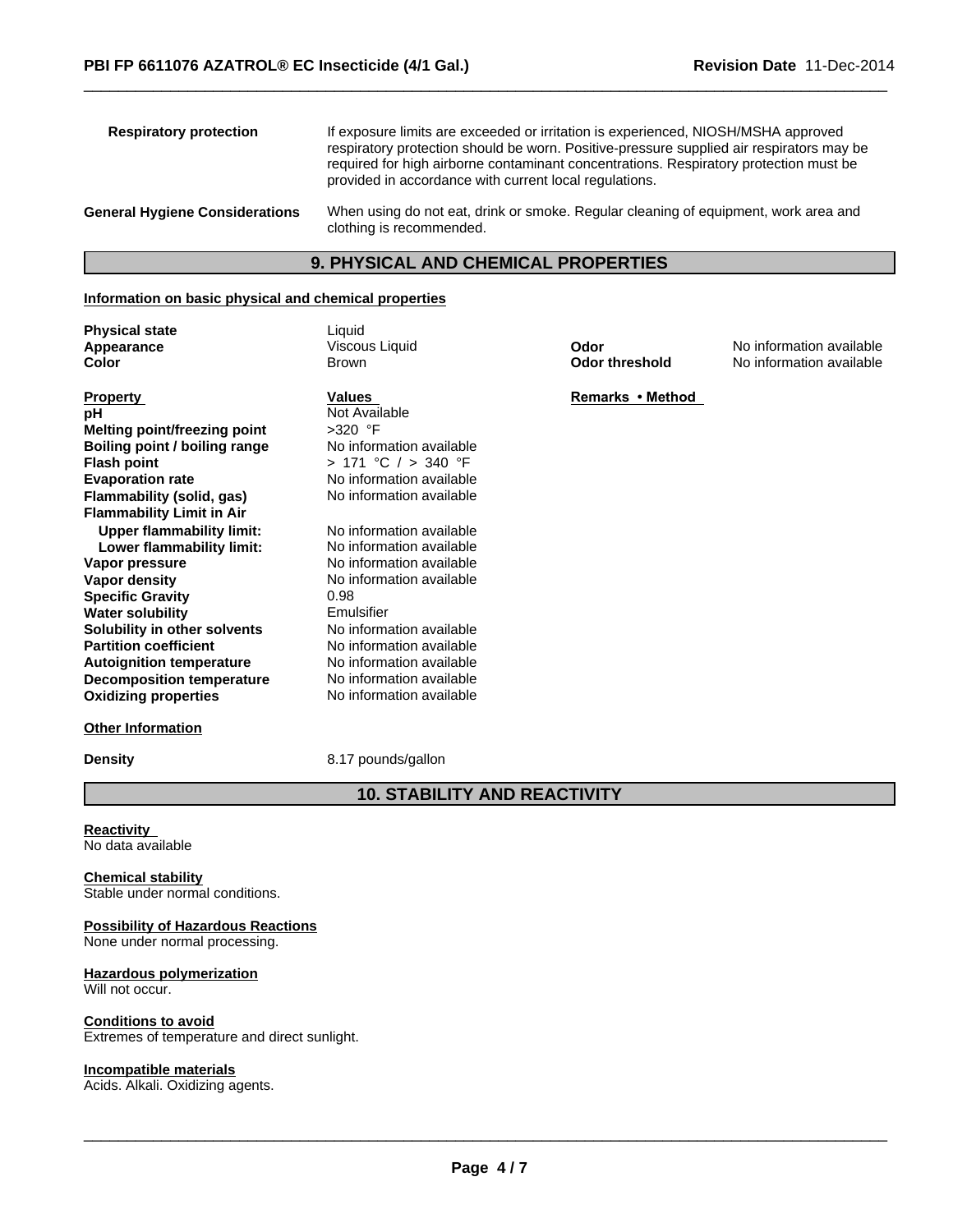# **Hazardous Decomposition Products**

None known.

# **11. TOXICOLOGICAL INFORMATION**

# **Information on likely routes of exposure**

| <b>Product Information</b> |                                                |
|----------------------------|------------------------------------------------|
| <b>Inhalation</b>          | May cause irritation of respiratory tract.     |
| Eye contact                | No known effect based on information supplied. |
| <b>Skin Contact</b>        | Causes mild skin irritation.                   |
| Ingestion                  | May cause drowsiness or dizziness.             |

# **Information on toxicological effects**

**Symptoms** No information available.

# **Delayed and immediate effects as well as chronic effects from short and long-term exposure**

# **Sensitization**<br> **Serm cell mutagenicity**<br> **No information available.**<br>
No information available. **Germ cell mutagenicity** No information available.<br> **Carcinogenicity** The table below indicates

The table below indicates whether each agency has listed any ingredient as a carcinogen.

| <b>Chemical Name</b> | <b>ACGIH</b> | <b>IARC</b> | <b>NIT</b><br>. | <b>OSHA</b> |
|----------------------|--------------|-------------|-----------------|-------------|
| Azadirachtin         |              | Group 2A    |                 | $\cdot$ .   |
| 11141-17-6           |              |             |                 |             |

*IARC (International Agency for Research on Cancer)*

*Group 2A - Probably Carcinogenic to Humans*

*OSHA (Occupational Safety and Health Administration of the US Department of Labor) X - Present*

| <b>Reproductive toxicity</b>    | No information available. |
|---------------------------------|---------------------------|
| <b>STOT - single exposure</b>   | No information available. |
| <b>STOT - repeated exposure</b> | No information available. |
| <b>Chronic toxicity</b>         | Avoid repeated exposure.  |
| <b>Aspiration hazard</b>        | No information available. |

# **Numerical measures of toxicity - Product Information**

| <b>Unknown Acute Toxicity</b> | 1% of the mixture consists of ingredient(s) of unknown toxicity |
|-------------------------------|-----------------------------------------------------------------|
| Oral LD50                     | $> 5000$ mg/kg (rat)                                            |
| <b>Dermal LD50</b>            | $> 2000$ mg/kg (rat)                                            |
| <b>Inhalation LC50</b>        | > 5.4 mg/L Rat                                                  |
|                               |                                                                 |

# **12. ECOLOGICAL INFORMATION**

# **Ecotoxicity**

1% of the mixture consists of components(s) of unknown hazards to the aquatic environment

# **Persistence and degradability**

No information available.

# **Bioaccumulation**

No information available.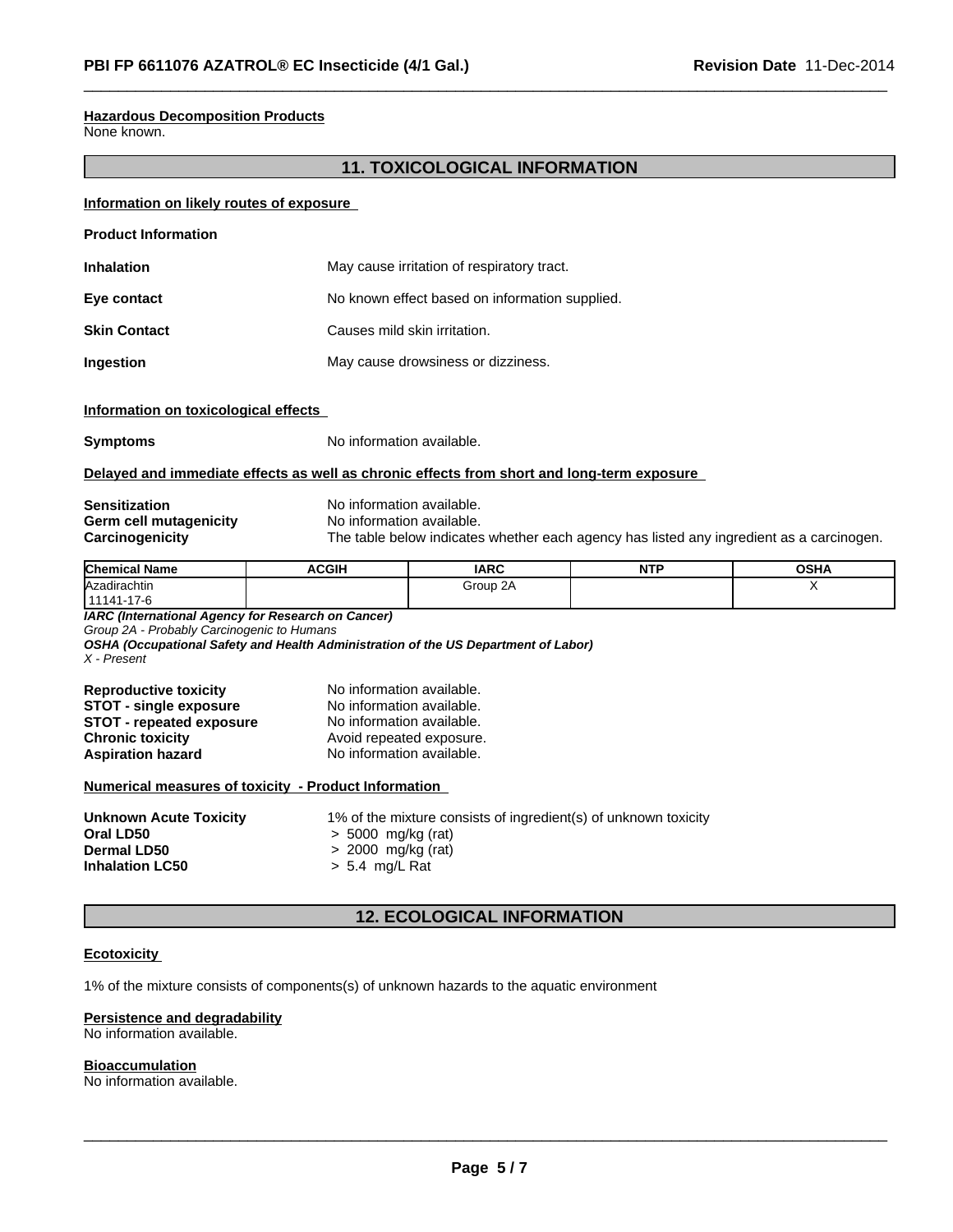# **Other adverse effects**

Toxic to fish and aquatic invertebrates.

# **13. DISPOSAL CONSIDERATIONS**

# **Waste treatment methods**

| <b>Disposal of wastes</b>     | Disposal should be in accordance with applicable regional, national and local laws and<br>regulations. |
|-------------------------------|--------------------------------------------------------------------------------------------------------|
| <b>Contaminated packaging</b> | Do not reuse container, unless specified by the manufacturer.                                          |

# **14. TRANSPORT INFORMATION**

**DOT** 

**Description** The following guidelines apply for domestic ground transport. If shipping by air or ocean, please contact our Transportation Dept.

> PESTICIDES, NOI, INCLUDING DEFOLIANTS, FUNGICIDES, HERBICIDES, OR INSECTICIDES NMFC 155050-6

In our current available sizes, this product does not qualify as a Hazardous Material.

# **15. REGULATORY INFORMATION**

# **U.S. EPA Label Information**

# **EPA Pesticide Registration Number** 2217-836

# **Federal Insecticide, Fungicide, Rodenticide Act Regulations**

This chemical is a pesticide product registered by the Environmental Protection Agency and is subject to certain labeling requirements under federal pesticide law. These requirements differ from the classification criteria and hazard information required for safety data sheets, and for workplace labels of non-pesticide chemicals. Following is the hazard information as required on the pesticide label:

# **EPA Pesticide Label**

Caution. Keep out of the reach of children. Harmful if absorbed through skin or if inhaled. Avoid breathing vapor. Causes moderate eye irritation. Prolonged or frequently repeated skin contact may cause allergic reaction in some individuals. Avoid contact with skin, eyes or clothing. Wash thoroughly with soap and water after handling and before eating, drinking, chewing gum, or using tobacco. Remove contaminated clothing and wash clothing before reuse.

# **International Inventories**

| <b>TSCA</b>          | Listed     |
|----------------------|------------|
| <b>DSL/NDSL</b>      | Not Listed |
| <b>EINECS/ELINCS</b> | Not Listed |
| <b>ENCS</b>          | Not Listed |
| <b>IECSC</b>         | Not Listed |
| <b>KECL</b>          | Not Listed |
| <b>PICCS</b>         | Not Listed |
| <b>AICS</b>          | Not Listed |

# **Legend:**

**TSCA** - United States Toxic Substances Control Act Section 8(b) Inventory **DSL/NDSL** - Canadian Domestic Substances List/Non-Domestic Substances List **EINECS/ELINCS** - European Inventory of Existing Chemical Substances/European List of Notified Chemical Substances **ENCS** - Japan Existing and New Chemical Substances **IECSC** - China Inventory of Existing Chemical Substances **KECL** - Korean Existing and Evaluated Chemical Substances **PICCS** - Philippines Inventory of Chemicals and Chemical Substances **AICS** - Australian Inventory of Chemical Substances